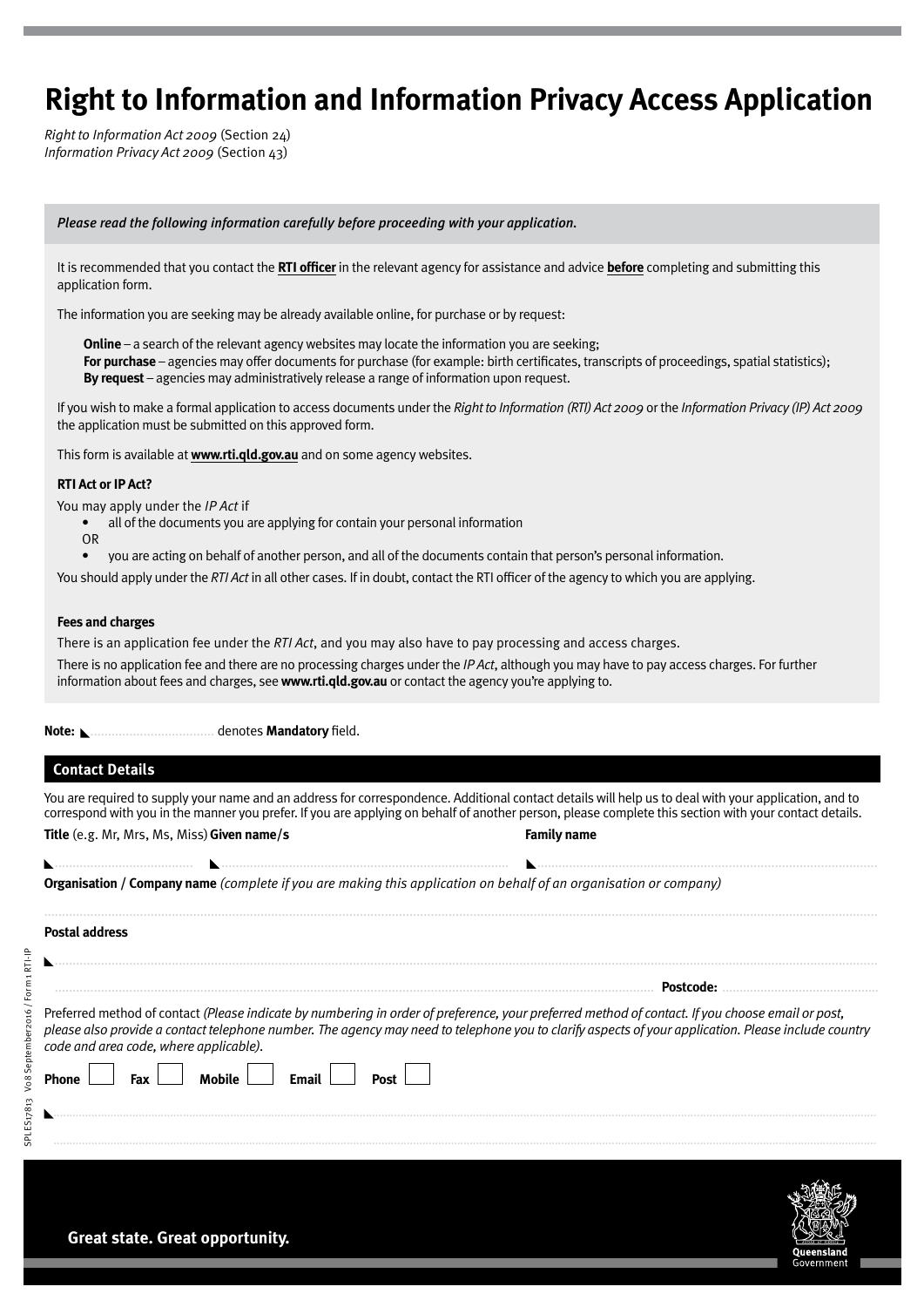*Right to Information and Information Privacy Access Application continued...page 2 of 5*

|                        | <b>Application Details</b>                                                                                                                                                                                                                                                    |  |  |  |  |  |  |
|------------------------|-------------------------------------------------------------------------------------------------------------------------------------------------------------------------------------------------------------------------------------------------------------------------------|--|--|--|--|--|--|
|                        | 1. Which description most closely describes your application for access?                                                                                                                                                                                                      |  |  |  |  |  |  |
| a.                     | All of the documents I'm applying for contain my personal information OR I'm seeking access on someone else's behalf, and all the<br>documents contain that person's personal information - IP application, no application fee.                                               |  |  |  |  |  |  |
| $\mathbf{b}$ .         | Some of the documents I'm applying for do not contain my personal information OR I'm seeking access on someone else's behalf, and<br>some of the documents do not contain that person's personal information - RTI application, application fee payable.                      |  |  |  |  |  |  |
| c.                     | None of the documents I'm applying for contain my personal information OR I'm seeking access on someone else's behalf, and none of<br>the documents contain that person's personal information - RTI application, application fee payable.                                    |  |  |  |  |  |  |
|                        | 2. Are you seeking access to information on someone's behalf?                                                                                                                                                                                                                 |  |  |  |  |  |  |
| No                     |                                                                                                                                                                                                                                                                               |  |  |  |  |  |  |
| Yes                    | Person's family name<br>Given name/s                                                                                                                                                                                                                                          |  |  |  |  |  |  |
|                        | Please attach proof of your authorisation to act on the person's behalf.<br>(for example: a client agreement if you are a solicitor or written authorisation from the person concerned).                                                                                      |  |  |  |  |  |  |
|                        | 3. If you ticked 1(b) or 1(c) only: are you seeking access for the use or benefit of another person, company or body?<br>(for example, a journalist applying for a media organisation)                                                                                        |  |  |  |  |  |  |
| $\mathbb{N}^{\bullet}$ | Yes                                                                                                                                                                                                                                                                           |  |  |  |  |  |  |
|                        | 4. If you answered yes to question (3) above, what is the name of the other person, company or body?                                                                                                                                                                          |  |  |  |  |  |  |
|                        |                                                                                                                                                                                                                                                                               |  |  |  |  |  |  |
|                        | 5. Which agency/s are you applying to?<br>You must complete a separate form for each agency and there is a separate fee for each RTI application.                                                                                                                             |  |  |  |  |  |  |
|                        |                                                                                                                                                                                                                                                                               |  |  |  |  |  |  |
|                        | 6. Particular details:<br>Please provide specific and detailed information about the documents you are seeking, as this will help us process your application.<br>a. The subject matter of the documents you are seeking (e.g. the planning process for the Letter Z Program) |  |  |  |  |  |  |
|                        |                                                                                                                                                                                                                                                                               |  |  |  |  |  |  |
|                        |                                                                                                                                                                                                                                                                               |  |  |  |  |  |  |
|                        |                                                                                                                                                                                                                                                                               |  |  |  |  |  |  |
|                        |                                                                                                                                                                                                                                                                               |  |  |  |  |  |  |
|                        |                                                                                                                                                                                                                                                                               |  |  |  |  |  |  |
|                        |                                                                                                                                                                                                                                                                               |  |  |  |  |  |  |
|                        |                                                                                                                                                                                                                                                                               |  |  |  |  |  |  |
|                        |                                                                                                                                                                                                                                                                               |  |  |  |  |  |  |
|                        |                                                                                                                                                                                                                                                                               |  |  |  |  |  |  |
|                        |                                                                                                                                                                                                                                                                               |  |  |  |  |  |  |
|                        |                                                                                                                                                                                                                                                                               |  |  |  |  |  |  |
|                        | © State of Queensland 2016                                                                                                                                                                                                                                                    |  |  |  |  |  |  |
|                        |                                                                                                                                                                                                                                                                               |  |  |  |  |  |  |

**Www.rti.qld.gov.au** 

SPLES17813 V08 September2016 / Form 1 RTI-IP

SPLES17813 Vo8 September2016 / Form 1 RTI-IP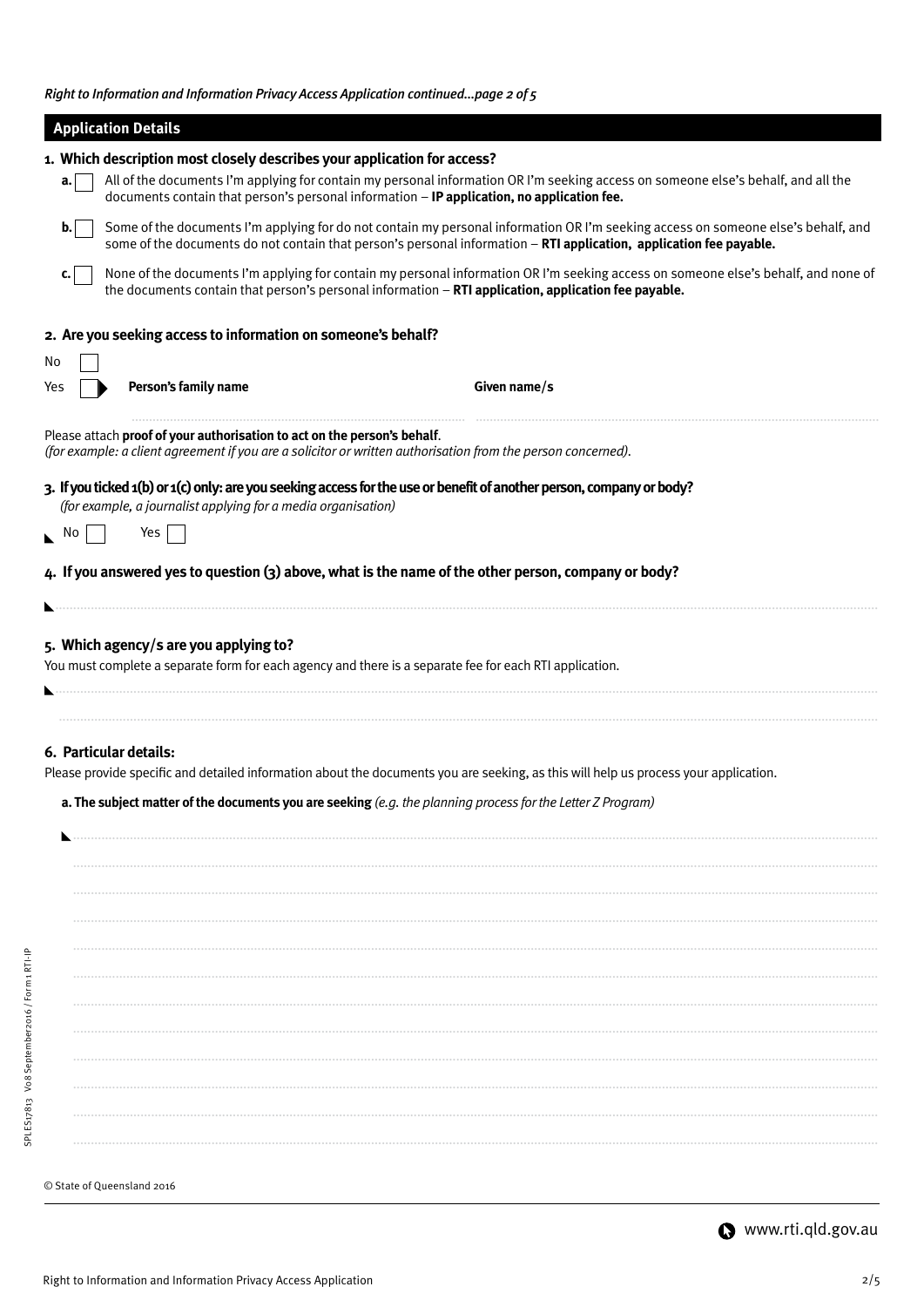|  |  | Right to Information and Information Privacy Access Application continuedpage 3 of 5 |
|--|--|--------------------------------------------------------------------------------------|
|  |  |                                                                                      |

| <b>b. The type of documents</b> (e.g. internal memos, emails)                                                                                                                                                                                                                                                                     |
|-----------------------------------------------------------------------------------------------------------------------------------------------------------------------------------------------------------------------------------------------------------------------------------------------------------------------------------|
| c. The time period / date range you would like us to search within (e.g. September 2011 - June 2012)                                                                                                                                                                                                                              |
| d. Relevant document reference numbers (if known)                                                                                                                                                                                                                                                                                 |
| <b>e. Where you think the documents may be located</b> (e.g. facility, business area, unit, person)                                                                                                                                                                                                                               |
| f. Any other details you believe will assist us in dealing with your application Note: Include additional information that the agency requires in the<br>space provided or as an attachment to your application (e.g. date of birth will assist in locating relevant files to distinguish you from someone with<br>the same name) |
| 7. Preferred access type (tick one):<br>Note: Your preferred access type may not be available. If you choose to access documents by email, CD, DVD or inspection, there will be no charge for this<br>access.                                                                                                                     |
| Inspect document/s<br>Photocopy of document/s (charges may apply) $\vert$<br>Document/s sent to me by email                                                                                                                                                                                                                       |
| Copy of the document/s on CD<br>Copy of the document/s on DVD                                                                                                                                                                                                                                                                     |

**Note:** *Information that is released following an application under the RTI Act, and is not the applicant's personal information, may be published in an online disclosure log. See privacy notice.*

## **8. Evidence of identity**

If you are seeking access to documents that contain personal information either in relation to you or on behalf of another person, you must provide evidence of your identity with this application or within 10 business days of making this application in order for your application to be processed. If you are seeking documents on someone's behalf, both parties must provide evidence of their identities. (If you are not seeking any personal information, you are not required to provide evidence of your identity.)

#### **Applying:**

**by post —** attach a **certified copy** of your identification document to this application form.

**in person —** produce the original identification document for the RTI officer to sight.

**by email or fax —** post or present a **certified copy** of the identification document to the relevant agency to which you are applying for information. *(A certified copy is considered valid if it is witnessed by a lawyer or notary public, a commissioner for declarations or a justice of the peace or in the case of a prisoner, a corrective services officer. 'refer note below')*

**Note:** *Documents that provide sufficient evidence of identity include:*

- Current driver's licence
- Identifying page of current passport
- Birth certificate
- Copy of a prisoner's identity card certified by a corrective services officer
- Statutory declaration of an individual who has known the applicant for at least one year *(A declaration template can be downloaded at www.court.qld.gov.au/forms).*

```
© State of Queensland 2016
```
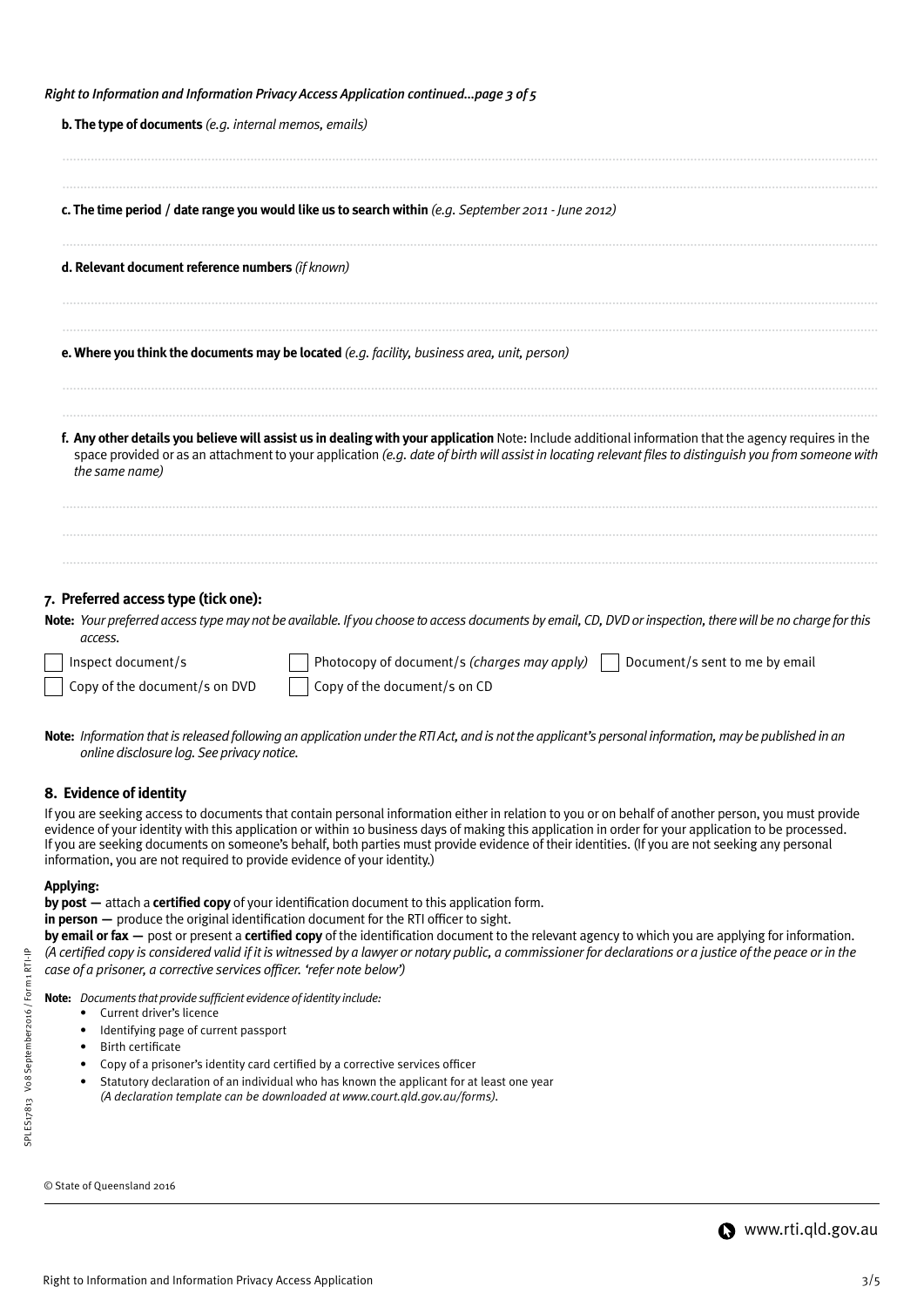#### *Right to Information and Information Privacy Access Application continued...page 4 of 5*

## **9. Financial hardship**

**Concession card holders -** Application for financial hardship must be made in writing to the relevant agency. If you hold a valid concession card, and you are seeking a waiver of processing and access charges, you must show RTI officer your card (or attach a copy of the card to your application). **Note:** *Not all concession cards are accepted. Please contact the RTI officer to be sure your card qualifies.*

**Non-Profit organisations -** If you have **financial hardship status**, you must provide the RTI officer with a copy of the notice from the Office of the Information Commissioner showing that financial hardship status has been granted.

**Note:** *If you are a non-profit organisation and have sought financial hardship status under the RTI Act, do not submit this application until you have advice from the Office of the Information Commissioner about whether financial hardship status has been granted. If financial hardship status is granted, this status will remain current for one year from the date of the Information Commissioner's decision, unless there is a substantial improvement in your organisation's financial circumstances.*

#### **10. Credit card payments**

Not all agencies can accept credit card payments. Please confirm with the agency you're applying to that it can accept credit card payments before completing this section of the form (see next page).

## **Declaration**

**Privacy Notice:** The information you provide on this form will be used by the agency you have applied to, to deal with your application as set out in the *Right to Information Act 2009* or the *Information Privacy Act 2009*.

If you have applied under the RTI Act to a department or Minister only: Once the department or Minister receives your valid application, the date you applied and what you are applying for will be published online in their disclosure log. If the department or Minister gives you access to a document, and if the document contains no personal information about you, the document will be published online in the department or Minister's disclosure log, along with your name and, if another person, company or body will use or benefit from the documents sought, the name of that person, entity or body. The department or Minister may remove some information from the document before it is published –for example, information that may be defamatory.

If you have applied to an agency other than a department or Minister, documents which do not include your personal information may be published on a disclosure log.

I declare that:

- The information provided in this form is complete and correct
- I have read the privacy notice
- Where applicable, I have attached documents required for the purpose of this application
- *(e.g. evidence of identity, authorisation to act on another person's behalf, evidence of financial hardship status)*
- If I cannot attach any required copies of documents, I will provide them to the agency within **10 business days** of making this application
- I have included any relevant application fee/s *(fees are based on the type of application, see section 1)*

I understand that it is an offence to give misleading information about my identity, and that doing so may result in a decision to refuse to process my application.

Signature Date

............................................................................. .......... / .........../............

© State of Queensland 2016